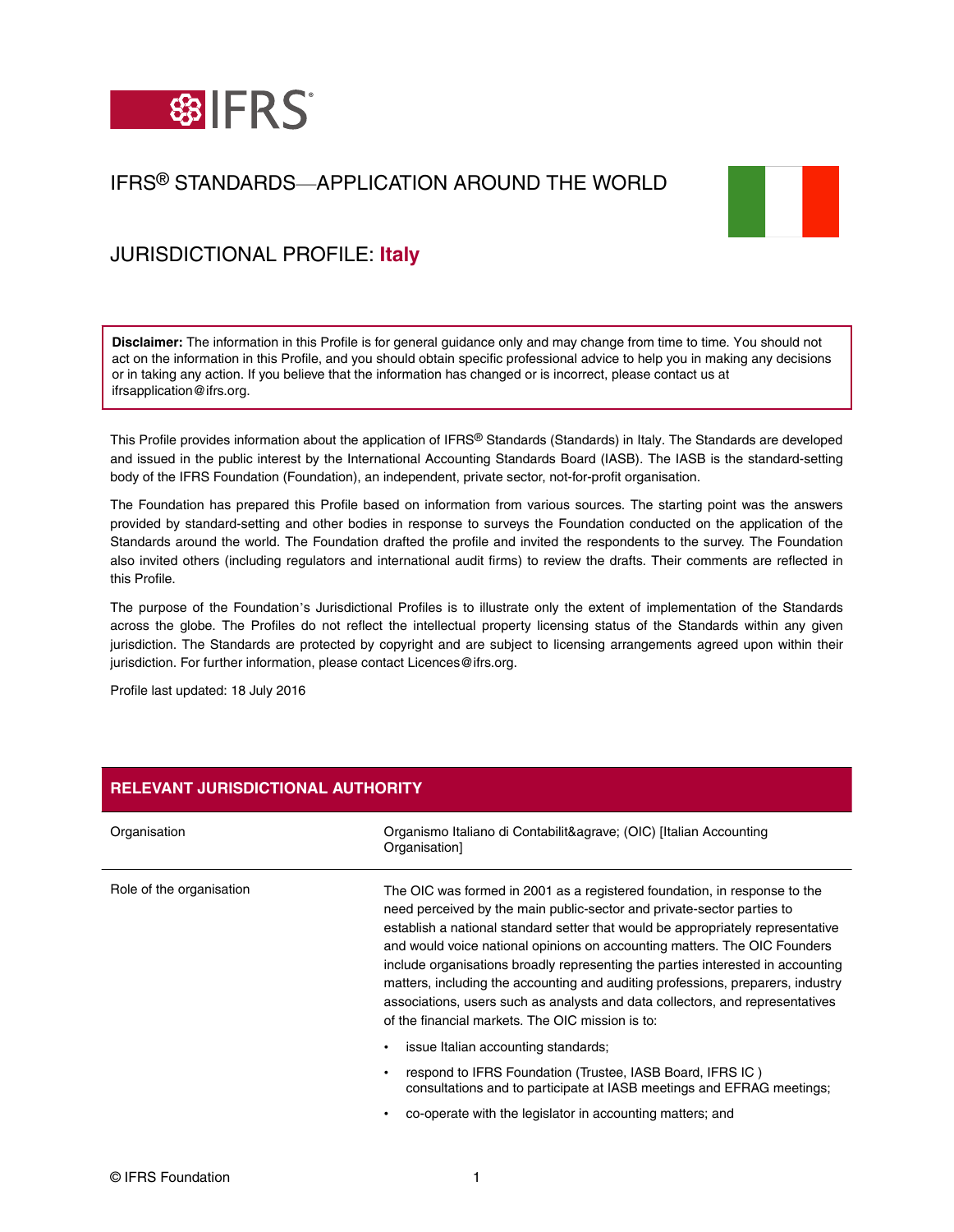#### • act as promoter of the national accounting culture.

| Website |
|---------|
|         |

[www.fondazioneoic.eu/](http://www.fondazioneoic.eu/)

| Email contact |
|---------------|
|               |

[tfabi@fondazioneoic.it](mailto:tfabi@fondazioneoic.it)

## **COMMITMENT TO GLOBAL FINANCIAL REPORTING STANDARDS**

| Has the jurisdiction made a public<br>commitment in support of moving towards a<br>single set of high quality global accounting<br>standards? | Yes. Refer to the IAS Regulation adopted by the European Union in 2002.                                                                                                                                                                                                                                                                                                                                                                                                                                                                                                                                                                        |
|-----------------------------------------------------------------------------------------------------------------------------------------------|------------------------------------------------------------------------------------------------------------------------------------------------------------------------------------------------------------------------------------------------------------------------------------------------------------------------------------------------------------------------------------------------------------------------------------------------------------------------------------------------------------------------------------------------------------------------------------------------------------------------------------------------|
| Has the jurisdiction made a public<br>commitment towards IFRS Standards as<br>that single set of high quality global<br>accounting standards? | Yes. Refer to the IAS Regulation adopted by the European Union in 2002.                                                                                                                                                                                                                                                                                                                                                                                                                                                                                                                                                                        |
| What is the jurisdiction's status of<br>adoption?                                                                                             | Italy has already adopted IFRS for the consolidated financial statements of all<br>companies whose securities trade in a regulated market.                                                                                                                                                                                                                                                                                                                                                                                                                                                                                                     |
| Additional comments provided on the<br>adoption status?                                                                                       | As a member state of the European Union, Italy is subject to IAS Regulation<br>adopted by the European Union in 2002:                                                                                                                                                                                                                                                                                                                                                                                                                                                                                                                          |
|                                                                                                                                               | ec.europa.eu/internal_market/accounting/legal_framework/<br>ias_regulation_en.htm                                                                                                                                                                                                                                                                                                                                                                                                                                                                                                                                                              |
|                                                                                                                                               | The EU IAS Regulation requires application of IFRS Standards as adopted by<br>the EU for the consolidated financial statements of European companies<br>whose securities trade in a regulated securities market starting in 2005. The<br>EU IAS Regulation gives member states the option to require or permit IFRS<br>Standards as adopted by the EU in separate company financial statements<br>(statutory accounts) and/or in the financial statements of companies whose<br>securities do not trade on a regulated securities market. See the Profile for the<br>European Union for more detailed information about the EU IAS Regulation. |
|                                                                                                                                               | Regulated markets in Italy are:                                                                                                                                                                                                                                                                                                                                                                                                                                                                                                                                                                                                                |
|                                                                                                                                               | <b>Bond Vision Market</b>                                                                                                                                                                                                                                                                                                                                                                                                                                                                                                                                                                                                                      |
|                                                                                                                                               | Electronic Open-End Funds and ETC Market<br>٠                                                                                                                                                                                                                                                                                                                                                                                                                                                                                                                                                                                                  |
|                                                                                                                                               | Market For Investment Vehicles (MIV)<br>$\bullet$                                                                                                                                                                                                                                                                                                                                                                                                                                                                                                                                                                                              |
|                                                                                                                                               | <b>Electronic Bond Market</b><br>٠                                                                                                                                                                                                                                                                                                                                                                                                                                                                                                                                                                                                             |
|                                                                                                                                               | <b>Electronic Share Market</b><br>٠                                                                                                                                                                                                                                                                                                                                                                                                                                                                                                                                                                                                            |
|                                                                                                                                               | <b>MTS Government Market</b><br>٠                                                                                                                                                                                                                                                                                                                                                                                                                                                                                                                                                                                                              |
|                                                                                                                                               | <b>MTS Corporate Market</b><br>٠                                                                                                                                                                                                                                                                                                                                                                                                                                                                                                                                                                                                               |
|                                                                                                                                               | Securitised Derivatives Market                                                                                                                                                                                                                                                                                                                                                                                                                                                                                                                                                                                                                 |
|                                                                                                                                               | Italian Derivatives Market                                                                                                                                                                                                                                                                                                                                                                                                                                                                                                                                                                                                                     |
|                                                                                                                                               | In Italy, the status of application of IFRS Standards adopted by the EU (EU<br>IFRS Standards) for domestic companies can be summarised as follows:                                                                                                                                                                                                                                                                                                                                                                                                                                                                                            |
|                                                                                                                                               | 1.<br>Companies whose securities are traded on the Italian regulated stock<br>exchange are required to apply the EU IFRS Standards in their<br>consolidated financial statements (as required by the EU IAS<br>Regulation) and in their separate financial statements.                                                                                                                                                                                                                                                                                                                                                                         |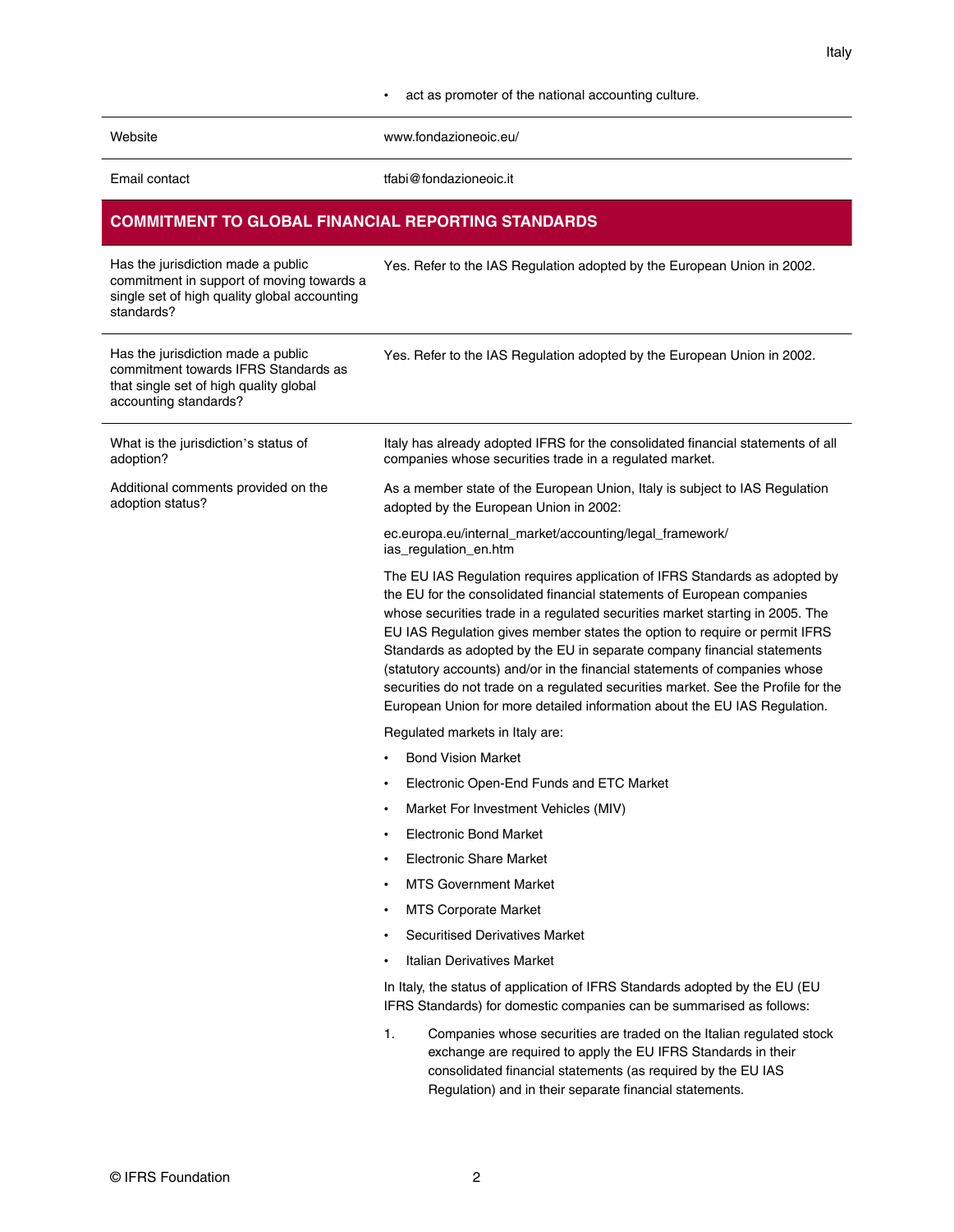- 2. Banks, financial institutions, and issuers of financial instruments widely distributed among the public are required to apply the EU IFRS Standards in their consolidated financial statements and separate financial statements. This applies whether or not the company's securities are traded on a regulated exchange.
- 3. Insurance companies are required to apply the EU IFRS Standards only in the consolidated financial statements. However, if the insurance company is listed and does not prepare consolidated financial statements because it has no subsidiaries, application of the EU IFRS Standards is mandatory in the preparation of its individual financial statements.
- 4. Companies not listed above, except 'small entities' (SEs) as defined by the Italian Civil Code, are permitted to apply the EU IFRS Standards in their consolidated financial statements and/or in their individual/separate financial statements.

SEs are companies whose securities are not admitted to trading on a regulated market and that do not exceed certain quantity thresholds.

If the jurisdiction has NOT made a public statement supporting the move towards a single set of accounting standards and/or towards IFRS Standards as that set of standards, explain the jurisdiction's general position towards the adoption of IFRS Standards in the jurisdiction.

### Not applicable.

#### **EXTENT OF IFRS APPLICATION**

For DOMESTIC companies whose debt or equity securities trade in a public market in the jurisdiction:

| Are all or some domestic companies whose<br>securities trade in a public market either<br>required or permitted to use IFRS<br>Standards in their consolidated financial<br>statements? | Yes.                                                                                                                                                                                                                                                                                                                                                                        |
|-----------------------------------------------------------------------------------------------------------------------------------------------------------------------------------------|-----------------------------------------------------------------------------------------------------------------------------------------------------------------------------------------------------------------------------------------------------------------------------------------------------------------------------------------------------------------------------|
| If YES, are IFRS Standards REQUIRED or<br>PERMITTED?                                                                                                                                    | Required.                                                                                                                                                                                                                                                                                                                                                                   |
| Does that apply to ALL domestic<br>companies whose securities trade in a<br>public market, or only SOME? If some,<br>which ones?                                                        | AII.                                                                                                                                                                                                                                                                                                                                                                        |
| Are IFRS Standards also required or<br>permitted for more than the consolidated<br>financial statements of companies whose<br>securities trade in a public market?                      | Yes.                                                                                                                                                                                                                                                                                                                                                                        |
| For instance, are IFRS Standards required<br>or permitted in separate company financial<br>statements of companies whose securities<br>trade in a public market?                        | Yes. The use of IFRS Standards as adopted by the EU is required in the<br>separate financial statements of companies whose securities are traded in a<br>public market other than insurance companies. However, if the insurance<br>company is listed and has no subsidiaries, the IFRS Standards as adopted by<br>the EU are required for individual financial statements. |
| For instance, are IFRS Standards required<br>or permitted for companies whose<br>securities do not trade in a public market?                                                            | Yes. See the summary of the status of adoption above.                                                                                                                                                                                                                                                                                                                       |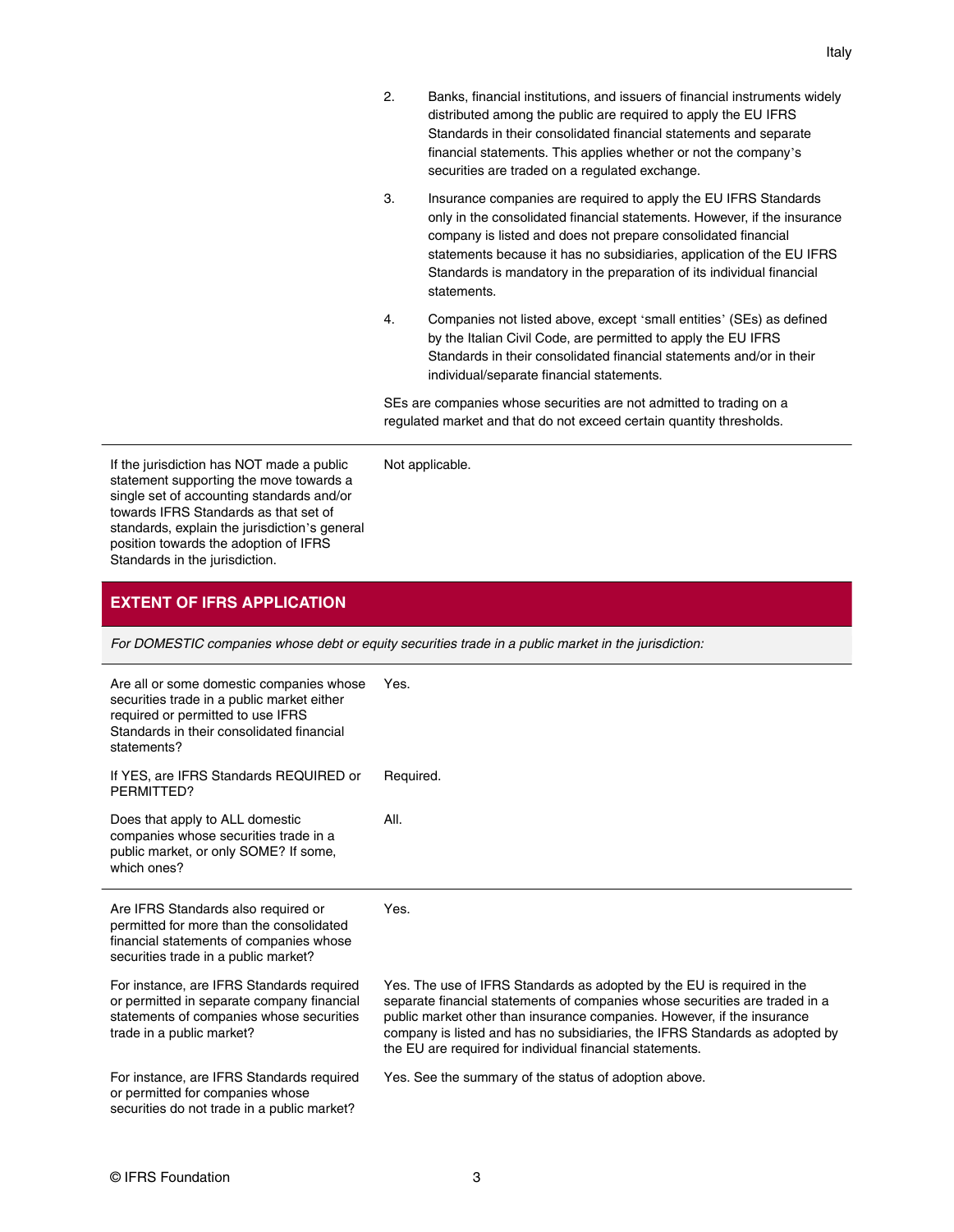If the jurisdiction currently does NOT require or permit the use of IFRS Standards for domestic companies whose securities trade in a public market, are there any plans to permit or require IFRS Standards for such companies in the future?

#### Not applicable.

For FOREIGN companies whose debt or equity securities trade in a public market in the jurisdiction:

| Are all or some foreign companies whose<br>securities trade in a public market either<br>REQUIRED or PERMITTED to use IFRS<br>Standards in their consolidated financial<br>statements? | Yes.                                                                                                                                                                                                                                                                                                                                                                                                                                                                                                                                        |
|----------------------------------------------------------------------------------------------------------------------------------------------------------------------------------------|---------------------------------------------------------------------------------------------------------------------------------------------------------------------------------------------------------------------------------------------------------------------------------------------------------------------------------------------------------------------------------------------------------------------------------------------------------------------------------------------------------------------------------------------|
| If YES, are IFRS Standards REQUIRED or<br>PERMITTED in such cases?                                                                                                                     | Required for some and permitted for others. Foreign companies whose<br>securities trade in a regulated market in Italy (and generally in the EU) are<br>required to report under IFRS Standards as adopted by the EU in their<br>consolidated financial statements unless the European Commission has<br>deemed their accounting standards to be equivalent to IFRS Standards, in<br>which case they may use their local standards. Further details may be found<br>on the 'Financial Reporting' page of the European Commission's website. |
| Does that apply to ALL foreign companies<br>whose securities trade in a public market,<br>or only SOME? If some, which ones?                                                           | All.                                                                                                                                                                                                                                                                                                                                                                                                                                                                                                                                        |
| <b>IFRS ENDORSEMENT</b>                                                                                                                                                                |                                                                                                                                                                                                                                                                                                                                                                                                                                                                                                                                             |
| Which IFRS Standards are required or<br>permitted for domestic companies?                                                                                                              | IFRS Standards as adopted by the European Union, which are IFRS<br>Standards as issued by the Board with some limited modifications such as the<br>temporary 'carve-out' from IAS 39. However, the resulting financial statements<br>of the majority of companies would still be in full compliance with IFRS<br>Standards.                                                                                                                                                                                                                 |
| The auditor's report and/or the basis of<br>presentation footnote states that financial<br>statements have been prepared in<br>conformity with:                                        | IFRS Standards as adopted by the European Union.                                                                                                                                                                                                                                                                                                                                                                                                                                                                                            |
| Does the auditor's report and/or the basis<br>of preparation footnote allow for 'dual<br>reporting' (conformity with both IFRS<br>Standards and the jurisdiction's GAAP)?              | No.                                                                                                                                                                                                                                                                                                                                                                                                                                                                                                                                         |
| Are IFRS Standards incorporated into law<br>or regulations?                                                                                                                            | Yes.                                                                                                                                                                                                                                                                                                                                                                                                                                                                                                                                        |
| If yes, how does that process work?                                                                                                                                                    | The process is described in the Profile of the European Union.                                                                                                                                                                                                                                                                                                                                                                                                                                                                              |
| If no, how do IFRS Standards become a<br>requirement in the jurisdiction?                                                                                                              | Not applicable.                                                                                                                                                                                                                                                                                                                                                                                                                                                                                                                             |
| Does the jurisdiction have a formal process<br>for the 'endorsement' or 'adoption' of new<br>or amended IFRS Standards (including<br>Interpretations) in place?                        | Yes.                                                                                                                                                                                                                                                                                                                                                                                                                                                                                                                                        |
| If yes, what is the process?                                                                                                                                                           | The process is described in the Profile of the European Union.                                                                                                                                                                                                                                                                                                                                                                                                                                                                              |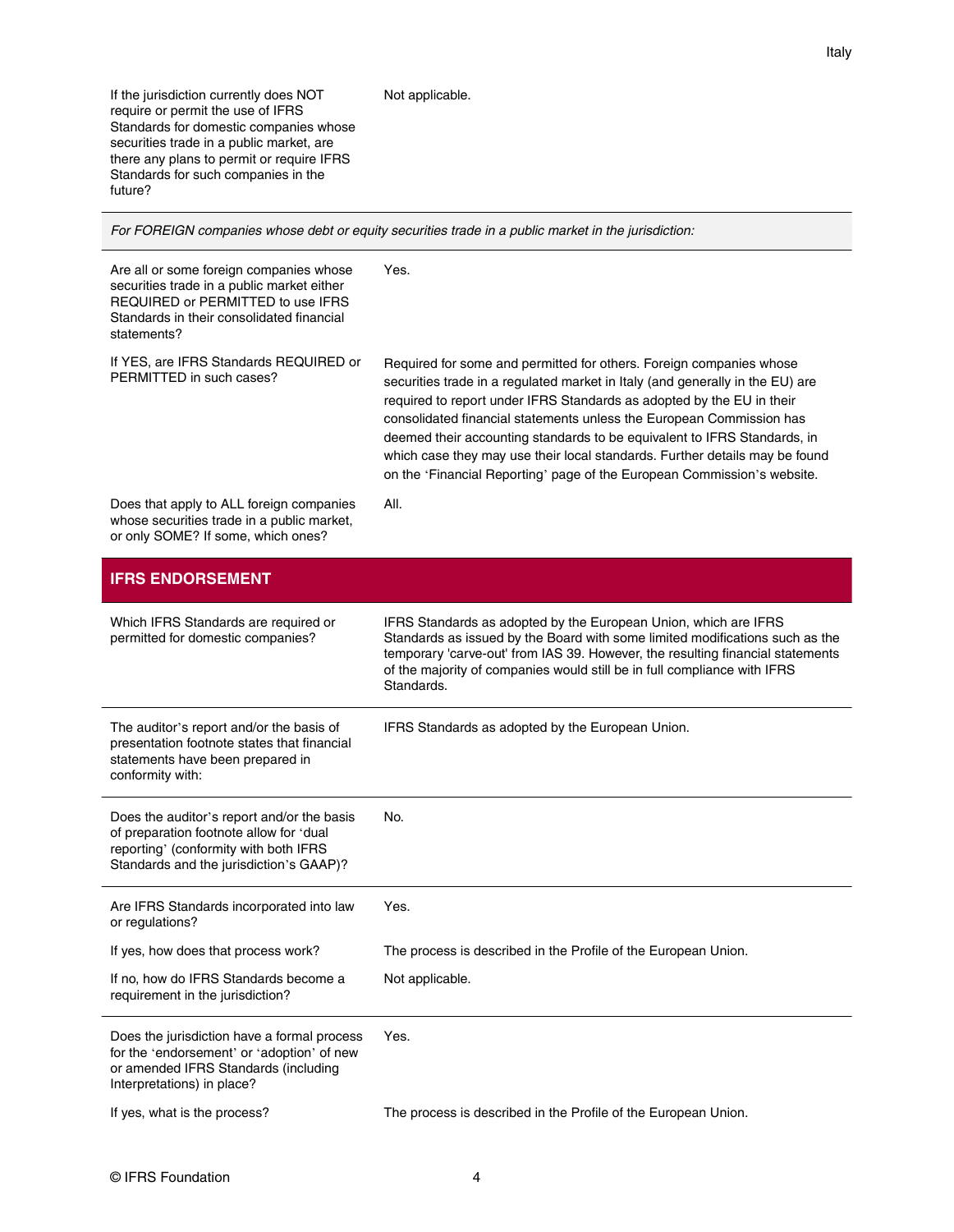| If no, how do new or amended IFRS<br>Standards become a requirement in the<br>jurisdiction?                                                                               | Not applicable.                                                                                                                                                                                                                                                                                                                                                                                                                                                                                                                                                                                                                                                                                                                                                                                          |
|---------------------------------------------------------------------------------------------------------------------------------------------------------------------------|----------------------------------------------------------------------------------------------------------------------------------------------------------------------------------------------------------------------------------------------------------------------------------------------------------------------------------------------------------------------------------------------------------------------------------------------------------------------------------------------------------------------------------------------------------------------------------------------------------------------------------------------------------------------------------------------------------------------------------------------------------------------------------------------------------|
| Has the jurisdiction eliminated any<br>accounting policy options permitted by<br>IFRS Standards and/or made any<br>modifications to any IFRS Standards?                   | Yes.                                                                                                                                                                                                                                                                                                                                                                                                                                                                                                                                                                                                                                                                                                                                                                                                     |
| If yes, what are the changes?                                                                                                                                             | Details are in the Profile of the European Union.                                                                                                                                                                                                                                                                                                                                                                                                                                                                                                                                                                                                                                                                                                                                                        |
| Other comments regarding the use of IFRS<br>Standards in the jurisdiction?                                                                                                | None.                                                                                                                                                                                                                                                                                                                                                                                                                                                                                                                                                                                                                                                                                                                                                                                                    |
| <b>TRANSLATION OF IFRS STANDARDS</b>                                                                                                                                      |                                                                                                                                                                                                                                                                                                                                                                                                                                                                                                                                                                                                                                                                                                                                                                                                          |
| Are IFRS Standards translated into the                                                                                                                                    | Yes.                                                                                                                                                                                                                                                                                                                                                                                                                                                                                                                                                                                                                                                                                                                                                                                                     |
| local language?                                                                                                                                                           | The European Union has 24 official and working languages. They are:<br>Bulgarian, Croatian, Czech, Danish, Dutch, English, Estonian, Finnish,<br>French, German, Greek, Hungarian, Irish, Italian, Latvian, Lithuanian, Maltese,<br>Polish, Portuguese, Romanian, Slovak, Slovene, Spanish and Swedish.<br>Before they are published in the Official Journal of the European Union, and<br>therefore become binding under EU law, individual IFRS Standards must be<br>translated into all of those languages (other than English and Irish). Those<br>translations are published in the Official Journal of the European Union<br>pursuant to a copyright waiver agreement with the IFRS Foundation.<br>The IFRS Foundation also produces an 'official translation' into Italian as<br>described below. |
| If they are translated, what is the translation<br>process? In particular, does this process<br>ensure an ongoing translation of the latest<br>updates to IFRS Standards? | Pursuant to a copyright waiver agreement with the Directorate-General for<br>Translation of the European Commission, the Commission takes care of the<br>translation into the official languages according to their own translation<br>process. The translation only covers the standards and mandatory guidance,<br>which is then published in the Official Journal of the European Union.<br>In addition, some countries (usually the standard setter or institute) have a<br>translation contract with the IFRS Foundation to produce an 'official<br>translation' for publication of a bound volume of IFRS Standards (usually the<br>'Red Book') and publication, in some cases, of individual standards and<br>exposure drafts.                                                                    |
|                                                                                                                                                                           | The IFRS Foundation published a bound volume of IFRS Standards in Italian<br>in 2009.                                                                                                                                                                                                                                                                                                                                                                                                                                                                                                                                                                                                                                                                                                                    |
| <b>APPLICATION OF THE IFRS FOR SMES STANDARD</b>                                                                                                                          |                                                                                                                                                                                                                                                                                                                                                                                                                                                                                                                                                                                                                                                                                                                                                                                                          |

Italy

| Has the jurisdiction adopted the IFRS for<br>SMEs Standard for at least some SMEs? | No. |
|------------------------------------------------------------------------------------|-----|
| If no, is the adoption of the IFRS for SMEs<br>Standard under consideration?       | No. |

Did the jurisdiction make any modifications to the IFRS for SMEs Standard? Not applicable.